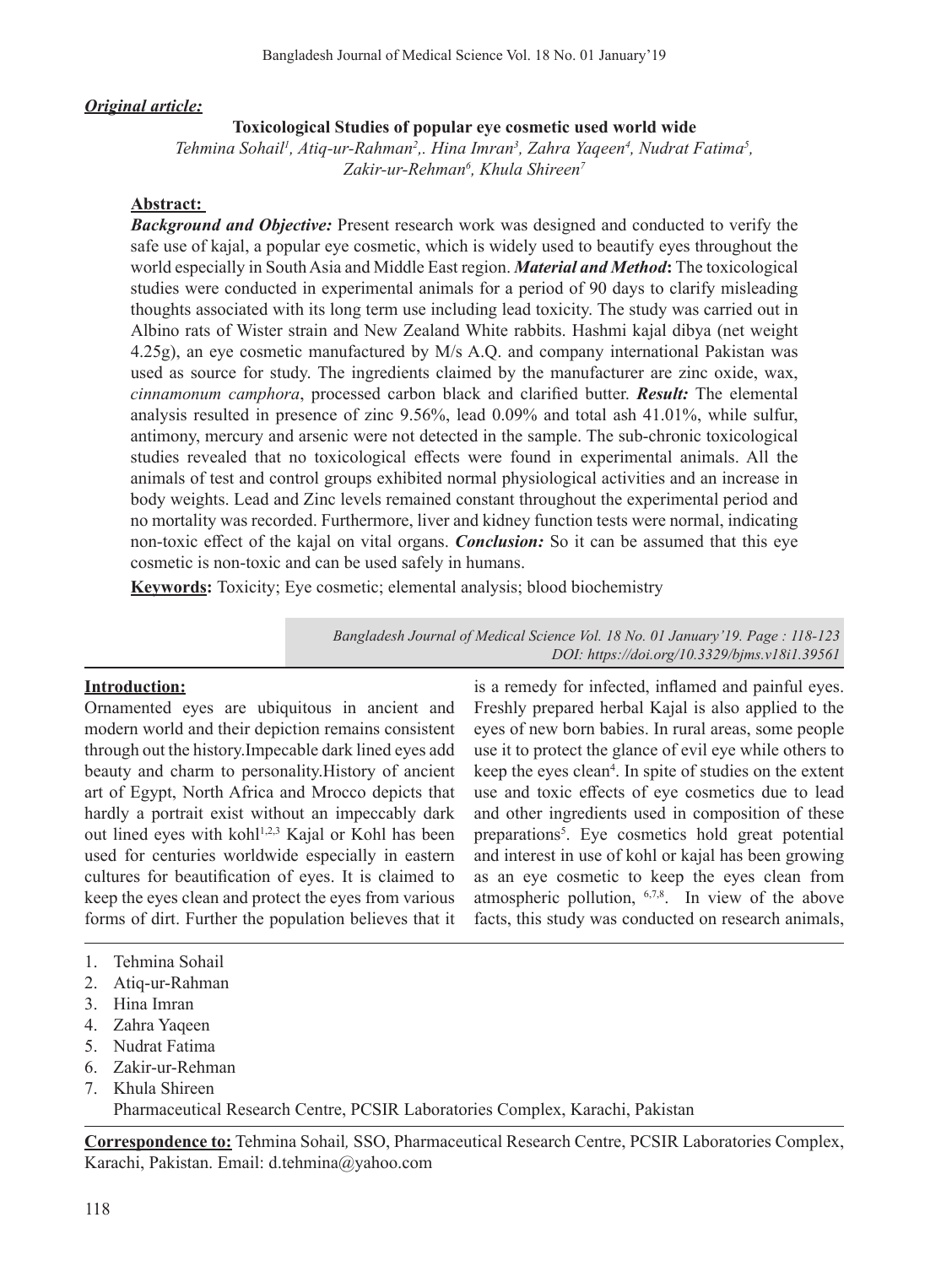in order to confirm or contradict the previous data, which is insufficient and confusing for its use as an eye cosmetic.

# **Material and Method**

# *Chemicals and reagents*

All chemicals and reagents used in this study were of analytical grade (Merck, Germany). Triple distilled water was used where required. Glassware used was of standard quality (pyrex) and was properly sterilized.

# *Composition of Kajal*

According to manufacturer the kajal contains Zinc oxide,*Cinnamomum camphora*, some herbs clarified butter, oil, carbon black and waxes.

### *Animals*

Albino rats of Wistar strain (weight between 145g-200g) and New Zealand White rabbits (weight between 1.25kg to 1.75kg) of either sex were used in the study. The animals were procured from Animal House of PCSIR Labs Complex, Karachi and were fed with standard laboratory animal diet. The study protocol was approved by the Ethical Committee, PCSIR before starting the experiment. .

# *Elemental Analysis*

Elemental analysis was performed according to the standard method using atomic absorption spectrophotometer (Hitachi model Z-5000) equipped with Zeeman Background Corrector and Data Processor<sup>9</sup>.

# *Toxicological Studies*

Both acute and chronic toxicity studies were carried out in experimental animals i.e. rats and rabbits. The animals were observed during acute oral toxicity test for two weeks and for a period of ninety days during sub-chronic toxicity study.

# *Acute Oral Toxicity Test*

Acute oral toxicity test was performed according to the standard reported method in albino rats of Wistar strain weighing between 145g to 200g. The sample was dissolved in olive oil to give a concentration of 100µg/ml. Animals were divide into three groups  $(n=10)$  each group comprising of 5 male and 5 female rats. Group I was given test sample in a single dose, group II was given test sample in double dose and group III was given distilled water only. The cages of animals were marked with their respective doses and were observed strictly for the first six hours and then for the period of 72 hours. Daily observation on general health, growth, gross physical and behavioral activities and also the mortality if any was noted and recorded up to two weeks<sup>10,11</sup>.

#### *Sub Chronic Toxicological Study*

Animals, i.e. New Zealand White rabbits of either sex weighing between 1.5-2.0 kg were divided into three groups, each group comprised of 10 animals (5 male and 5 female). Group 1 received single application of Kajal in a dose of about 7-8 μg/day through an applicator provided with the sample, group 2 received double application of test sample in a dose of about 14-16 μg/ day, while group 3 served as control group and received no application. The animals were provided with water and food comprising of alfa alfa, black grams and carrots *ad libitum*. Cages were marked and observed strictly. During observation the parameters like gross physical and behavioral changes, morbidity and mortality were noted.Animal body weights and blood biochemistry was noted at baseline (0 day), after 45 days and after completion of 90 days study period.

# *Biochemical Analysis*

For biochemical analysis, blood was collected from marginal vein of 03 male and 03 female animals from each group at 0,45 and 90 days intervals and subjected to liver and kidney function tests. The blood sample was also analyzed for lead and zinc content by Atomic Absorption Spectrophotometer<sup>12</sup>.

# *Histopathological Study*

Animals were slaughtered at the end of the study and histopathological assessment was carried out to find out changes, if any, after 90 day application of kajal.Vital organs i.e. liver, spleen and kidneys were removed from each animal of both the test groups on the 0, 45 and  $90<sup>th</sup>$  day after sacrificing the animals to find out any drug related histopathological changes. Abdominal cavities of the animals were opened and liver, spleen and kidney were excised out and kept on blotting paper. Tissues were then transferred to glass bottles containing 10% buffered isotonic formalin solution. Solution was changed within 24 hours to clear any residual blood.

Tissues were passed through different solutions for dehydration, clearing and impregnation. They were then embedded into paraffin to form blocks. Approximately 5µm sections were cut from the tissue blocks, fixed on glass slides, stained with hematoxylin and eosin and then sealed with cover slips. Liver specimens were stained with PAT, Masson's trichrome, reticulin and Prussian blue. Renal tissues were stained with PAS and silver strains.

Slides thus prepared were examined under the light microscope for evidence of any histological change. Liver specimens were evaluated for necrosis,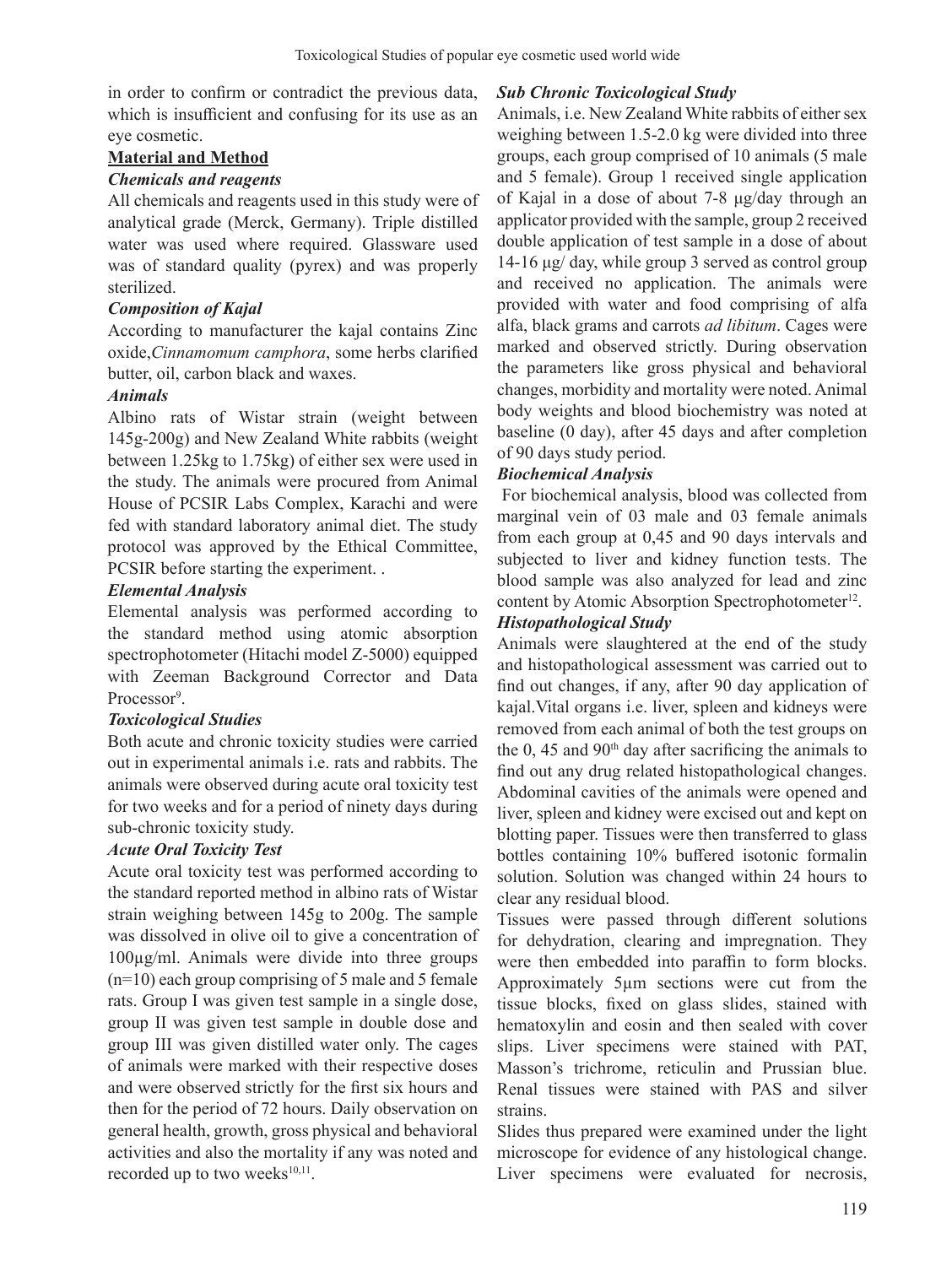inflammation and any abnormal accumulation. Splenic tissues were evaluated for secondary germinal centers and any increase in cordal macrophages or pigment. Renal glomeruli, tubules, interstitium and blood vessels were evaluated for any change.

### **Statistical analysis**

The values were calculated as mean  $\pm$  SD. All the data was analyzed statistically by student *t* test. The *p* values at  $\leq 0.01$  level were considered significant<sup>13</sup>.

**Ethical Approval:** This study was approved

by the Pharmaceutical Research Centre, PCSIR

Laboratories Complex, Karachi, Pakistan.

#### **Results**

Elemental analysis of kajil revealed the presence of Lead (0.33ug), Zinc(1.58ug),Antimony (0.0006ug) and Sulpher (0.11ug) as showed in table 1.Mercury and Arsenic were not detected in the kajal sample. Biochemical analysis of blood at 0,45 and 90<sup>th</sup> days indicated that there was no change observed in blood biochemistry in any group. All kidney and liver functions test(Total Bilirubin, Albumin and creatinine levels) were normal. Elemental analysis of the blood samples drawn at 0,45,90th day of

observation period revealed the presence of zinc and lead while sulphur and antimony were not detected although they were present in the original sample. The levels elements remained constant through out the observation period i.e the level of elements which were present on the day remained approximately constant through out 90 days as showed in table 3 4, 5.Autopsy and histopathological findings of all vital organs i.e heart, liver,spleen and kidney indicated that there were no abnormal histological lesions (necrosis, inflammation in liver pigmentation and increase in cordal macrophages in spleen) present.

| S.No           | <b>Element</b><br>analyzed | % detected   | <b>Quantity present in</b><br>single application |
|----------------|----------------------------|--------------|--------------------------------------------------|
|                | Zinc                       | 9.56         | $1.53\mu$ g                                      |
| $\overline{2}$ | Sulfur                     | Not detected | Nil                                              |
| 3              | Lead                       | 0.09         | $0.01\mu g$                                      |
| 4              | Antimony                   | Not detected | Nil                                              |
| 5              | Mercury                    | Not detected | Nil                                              |
| 6              | Arsenic                    | Not detected | Nil                                              |

| Table 1: Elemental analysis of sample |  |  |  |
|---------------------------------------|--|--|--|
|---------------------------------------|--|--|--|

| Table 2: Biochemical Analysis of rabbits' blood at baseline (0 Day) |  |
|---------------------------------------------------------------------|--|
|---------------------------------------------------------------------|--|

| S#              | <b>Parameter</b>  | Group 1<br><b>Male</b> | Group 1<br>Female  | Group 2<br><b>Male</b> | Group 2<br>Female | Group 3<br><b>Male</b> | Group 3<br>Female | F; p value         |
|-----------------|-------------------|------------------------|--------------------|------------------------|-------------------|------------------------|-------------------|--------------------|
| 1               | Body weight       | $1468 \pm 2.5$         | $1288 \pm 1.6$     | $1253 \pm 1.5$         | $1356 \pm 4.2$    | $1470 \pm 3.5$         | $1454 \pm 3.2$    | 0.005;<br>$0.100*$ |
| $ 2\rangle$     | Zinc $(\mu g/dl)$ | $2.4 \pm 0.046$        | $0.78 \pm 0.15$    | $1.096 \pm 0.10$       | $2.246\pm0.025$   | $0.953\pm0.025$        | $1.2 \pm 0.043$   | 65.7;0.00          |
| $\overline{3}$  | Lead $(\mu g/dl)$ | $0.19 \pm 0.005$       | $0.196 \pm 0.015$  | $0.246 \pm 0.02$       | $0.153\pm0.015$   | $0.203 \pm 0.015$      | $0.29 \pm 0.046$  | 0.325;<br>$0.893*$ |
| $\overline{4}$  | T. Bilirubin      | $0.7 \pm 0.02$         | $0.503 \pm 0.015$  | $0.696\pm0.015$        | $0.65 \pm 0.00$   | $0.683\pm0.005$        | $0.596 \pm 0.015$ | 142.3;0.00         |
| 5               | <b>SGPT</b>       | $25.33 \pm 1.527$      | $137.66 \pm 0.577$ | $36.33 \pm 1.527$      | $28.0 \pm 1.00$   | $35.33 \pm 0.577$      | $29.0 \pm 2.00$   | 76.3; 0.00         |
| 6               | Alk. PO           | $112\pm3.00$           | $67.66\pm0.577$    | $173\pm4.582$          | $96.33 \pm 3.511$ | $148 \pm 2.00$         | 80.66±0.577       | 1047.78;<br>0.00   |
| 7               | SGOT              | $81.66 \pm 1.527$      | $37.0 \pm 0.00$    | 71.66±1.527            | $37.33 \pm 0.577$ | $52.66\pm2.516$        | $42.66 \pm 1.527$ | 779.3; 0.00        |
| $\sqrt{8}$      | Urea              | $64.00 \pm 3.00$       | $76.00 \pm 1.00$   | $76.00 \pm 0.00$       | 76.66±0.577       | $93.00 \pm 3.00$       | $71.00\pm2.00$    | 114.3; 0.00        |
| $\vert 9 \vert$ | Creatinine        | $1.266\pm0.152$        | $1.266 \pm 0.115$  | $1.767 \pm 0.057$      | $1.133 \pm 0.057$ | $1.50\pm0.100$         | $1.20 \pm 0.00$   | 31.793; 0.00       |
| 10              | T. protein        | $9.50 \pm 0.20$        | $7.10 \pm 0.100$   | $8.16 \pm 0.351$       | $6.066 \pm 0.513$ | 7.766±0.057            | $8.033 \pm 0.153$ | 82.856;0.00        |
| 11              | Albumin           | $5.70 \pm 0.00$        | $4.20 \pm 0.02$    | $5.00 \pm 0.00$        | $3.933\pm0.057$   | $3.866\pm0.057$        | $4.766 \pm 0.152$ | 507.1; 0.00        |

All data is presented as mean  $\pm$  SD; *p* value  $\leq$  0.01;  $*$ = non-significant *p* value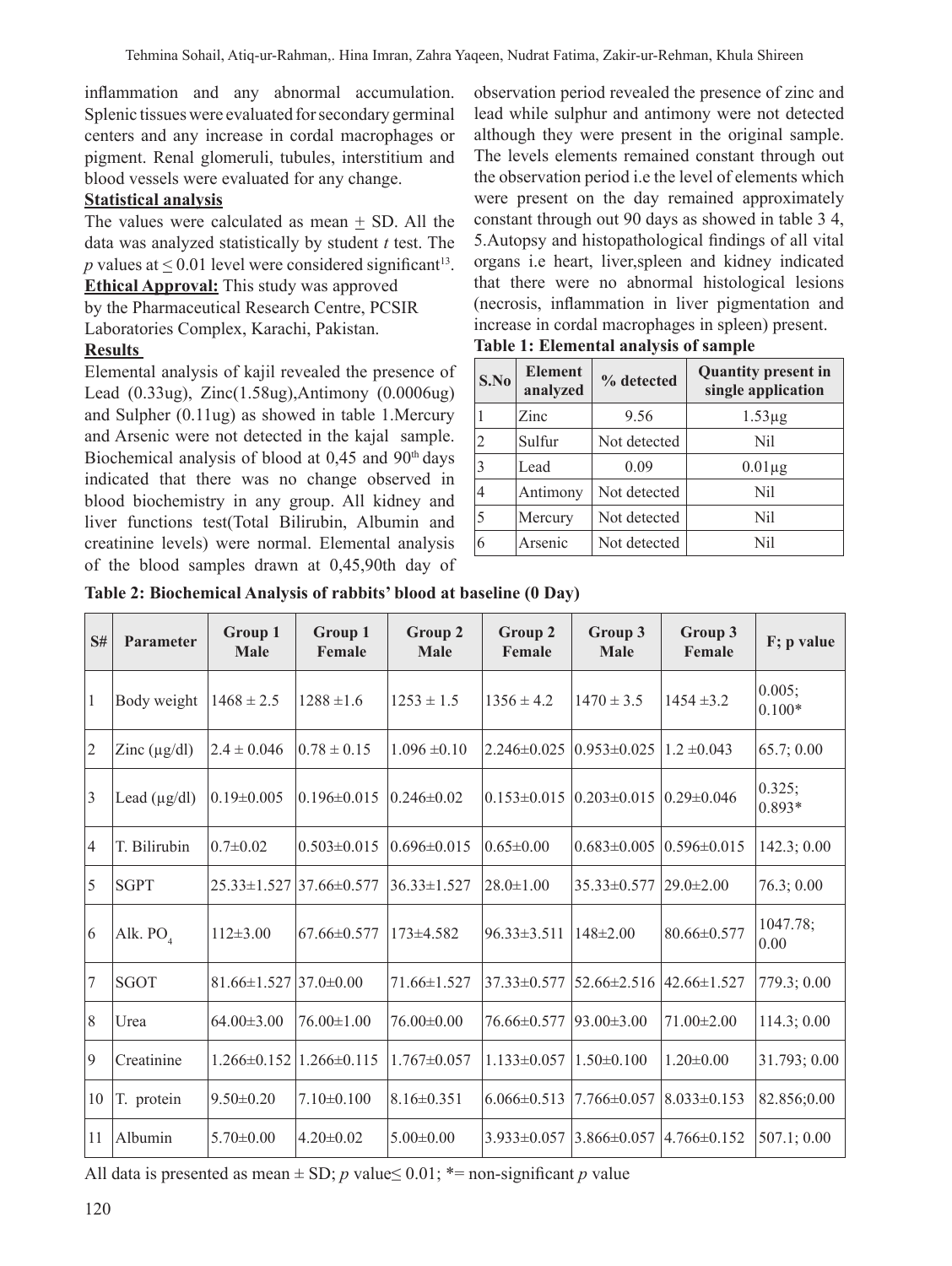| S#             | <b>Parameters</b> | <b>Group1 Male</b> | Group 1<br>Female | Group 2<br><b>Male</b> | Group 2<br>Female | <b>Group3 Male</b> | Group 3<br>Female | F;p<br>value       |
|----------------|-------------------|--------------------|-------------------|------------------------|-------------------|--------------------|-------------------|--------------------|
| 1              | Body weight       | $1646 \pm 2.3$     | $1400 \pm 2.1$    | $1392 \pm 1.2$         | $1422 \pm 4.1$    | $1553 \pm 3.6$     | $1486 \pm 2.8$    | 0.006;<br>$1.00*$  |
| 2              | Zinc $(\mu g/dl)$ | $2.66 \pm 0.070$   | $1.00 \pm 0.199$  | $1.14 \pm 0.066$       | $1.18 \pm 0.065$  | $1.39 \pm 0.055$   | 1.196±0.025       | 201.0;<br>$0.00\,$ |
| 3              | Lead $(\mu g/dl)$ | $0.186 \pm 0.015$  | $0.206 \pm 0.015$ | $0.193 \pm 0.005$      | $0.176 \pm 0.025$ | $0.193 \pm 0.015$  | $0.27 \pm 0.005$  | 25.37;<br>0.00     |
| $\overline{4}$ | T. Bilirubin      | $0.796 \pm 0.015$  | $0.750 \pm 0.010$ | $0.646 \pm 0.208$      | $0.653 \pm 0.005$ | $0.503 \pm 0.015$  | $0.626 \pm 0.005$ | 7.197;<br>0.00     |
| 5              | <b>SGPT</b>       | 29.0±1.00          | $24.00 \pm 0.00$  | 26.33±1.527            | 27.66±0.577       | 35.33±1.154        | 38.00±0.00        | 178.1;<br>$0.00\,$ |
| 6              | Alk. $PO4$        | $100.6 \pm 0.577$  | 54.33±2.516       | $91.66 \pm 3.055$      | 57.66±1.527       | $127.6 \pm 3.511$  | 47.66±1.527       | 1322.4;<br>0.00    |
| $\tau$         | SGOT              | $65.33 \pm 1.527$  | 56.66±1.527       | $69.33 \pm 0.577$      | 54.66±1.527       | $41.00 \pm 1.00$   | 38.66±2.516       | 211.42;<br>0.00    |
| 8              | Urea              | $42.33 \pm 0.577$  | $82.66 \pm 2.516$ | 47.00±1.732            | 55.33±0.577       | $62.66 \pm 2.516$  | $62.00 \pm 2.00$  | 300.1;<br>0.00     |
| 9              | Creatinine        | $1.20 \pm 0.100$   | $0.966 \pm 0.057$ | $1.366 \pm 0.152$      | $1.100 \pm 0.100$ | $0.966 \pm 0.057$  | $1.133 \pm 0.057$ | 13.044;<br>0.00    |
| 10             | T. protein        | $7.066 \pm 0.057$  | $6.10 \pm 1.087$  | $7.233 \pm 0.251$      | $6.266 \pm 0.152$ | $6.133 \pm 0.152$  | $7.766 \pm 0.152$ | 10.943;<br>0.00    |
| 11             | Albumin           | $5.133 \pm 0.152$  | $4.10 \pm 0.00$   | $5.33 \pm 0.351$       | $4.266 \pm 0.152$ | $4.333 \pm 0.152$  | $4.466 \pm 0.057$ | 38.85;<br>0.00     |

**Table 3: Biochemical Analysis of rabbits' blood at 45th Day**

All data is presented as mean  $\pm$  SD; *p* value $\leq$  0.001; \*= non-significant *p* value **Table 4: Biochemical Analysis of rabbits' blood at 90th Day**

| S# | <b>Parameters</b> | Group 1<br><b>Male</b>        | Group 1<br>Female | Group 2<br><b>Male</b> | <b>Group 2</b><br>Female | <b>Group3 Male</b> | Group 3<br>Female | F; p value     |
|----|-------------------|-------------------------------|-------------------|------------------------|--------------------------|--------------------|-------------------|----------------|
|    | Body weight       | $1667 \pm 1.5$                | $1505 \pm 2.7$    | $1412 \pm 1.2$         | $1452 \pm 3.2$           | $1577 \pm 3.8$     | $1523 \pm 2.2$    | $0.006;1.00*$  |
| 2  | Zinc $(\mu g/dl)$ | $0.826 \pm 0.015$             | $0.84 \pm 0.01$   | $1.146 \pm 0.047$      | $1.05 \pm 0.132$         | $1.3 \pm 0.20$     | $0.94 \pm 0.045$  | 16.607; 0.00   |
| 3  | Lead $(\mu g/dl)$ | $0.186 \pm 0.005$             | $0.18 \pm 0.01$   | $0.19 \pm 0.01$        | $0.16 \pm 0.01$          | $0.16 \pm 0$       | $0.286 \pm 0.015$ | 120.5;0.00     |
| 4  | T. Bilirubin      | $0.696 \pm 0.015$             | $0.703 \pm 0.045$ | $0.646 \pm 0.005$      | $0.750 \pm 0.026$        | $0.646 \pm 0.015$  | $0.700 \pm 0.010$ | 14.243; 0.00   |
| 5  | <b>SGPT</b>       | 43.66±1.527                   | $31.66 \pm 2.081$ | 38.33±1.527            | 55.66±2.309              | $61.66 \pm 2.081$  | $60.67 \pm 5.131$ | 104.4;0.00     |
| 6  | Alk. $PO4$        | 89.66±2.516                   | $99.00 \pm 3.00$  | $101.3 \pm 1.527$      | $37.33 \pm 8.621$        | $72.33\pm4.163$    | $57.33 \pm 2.516$ | 166.6;0.00     |
| 7  | SGOT              | $94.00 \pm 3.605$             | 33.00±4.582       | $85.00 \pm 2.645$      | $52.33 \pm 3.511$        | $69.33 \pm 2.516$  | $47.33 \pm 2.516$ | 249.4;0.00     |
| 8  | Urea              | 42.00±2.00                    | 76.33±0.577       | $64.33 \pm 1.527$      | $53.66 \pm 3.511$        | 74.66±2.516        | $88.66 \pm 3.511$ | 226.9;0.00     |
| 9  | Creatinine        | $1.033 \pm 0.152$             | $1.193 \pm 0.040$ | $1.113 \pm 0.032$      | $1.286 \pm 0.015$        | $0.956 \pm 0.140$  | $1.190 \pm 0.045$ | $1.396;0.261*$ |
| 10 | T. protein        | $8.366 \pm 0.152$             | $14.50 \pm 0.458$ | $10.03 \pm 0.251$      | $10.96 \pm 0.152$        | $7.50 \pm 0.300$   | $11.56 \pm 0.351$ | 350.7;0.00     |
| 11 | Albumin<br>1111   | $4.816 \pm 0.076$<br>$\sim$ 1 | $4.60 \pm 0.160$  | $5.193 \pm 0.190$      | $4.326 \pm 0.231$        | $5.380\pm0.098$    | $3.403 \pm 0.205$ | 20.17;0.00     |

All data is presented as mean  $\pm$  SD; *p* value $\leq$  0.001; \*= non-significant *p* value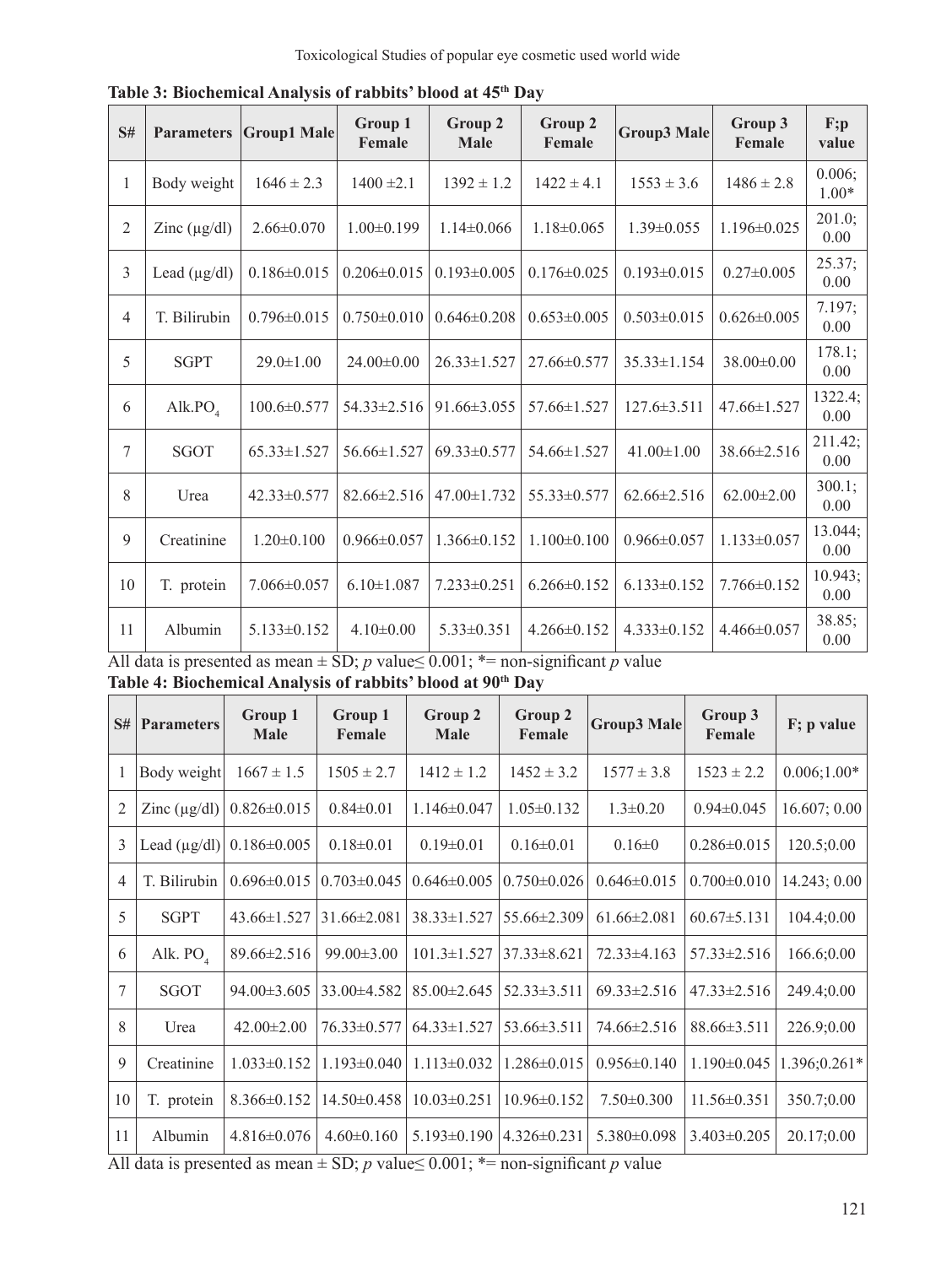### **Discussion**

The present study was conducted to assess the local application/use of kajal and its effect if any after application in the eye and to see subsequent effect on vital organs if any. As mentioned in some other studies that kohl application increases blood lead concentration is not proved practically but a theoretical assumption only $14$ .

Long-term application of kajal in experimental animal(rabbits) in concentration up to 16µg/eye daily did not produce any untoward effects like redness, swelling, discharge, irritation and chemosis which documents its safety, rather its prolong use imparted beneficial effects on eyes. It cleaned the eyes and made them bright and shiny. These beneficial effects can be attributed to the ingredients as well as oily nature, which has absorptive action, produces astringent effects after its application on upper and lower lids of eyes and it accumulates dust and dirt entering into the eyes. The composition of eye is such that it can absorb only hydrophilic compounds<sup>15</sup> so there is no chance of absorption of kajal through eyes as kajal which has been used in this study is non hydrophilic. Further more conjunctiva covers most of the ocular surface and have great permeability for hydrophilic compounds<sup>16</sup>. When kajal is applied in eyes being oily in nature does not absorbed either through conjunctiva or cornea but it only cleans the eyes from dirt. The presence of zinc is essential for maintaining normal ocular function. It is reported that deficiency of zinc results in cataract<sup>17,18</sup>. The herb, *Cinnamonum camphora*, added in preparation is antiseptic and is used frequently for soothing and pain relieving purpose. This herb plays role in visual improvement as reported by some researchers<sup>19</sup>. Essential oils of *Cinnamonum camphora* has

excellent biological properties like antibacterial, antifungal and antioxidant<sup>20</sup> which verified the traditional use of kajal in treatment of eye infections. Similarly changes attributed to lead toxicity were also not observed in experimental animals. Lead in high concentration produces neurological, gastrointestinal, renal and hematopoietic changes. The present study reveals that no such effects take place even after prolonged use and all liver and kidney functions tests were found normal. There was no difference in body weight, health and behavior of animals of test and control groups. No mortality was recorded during the experimental period. Zinc and Lead level was remained normal and within limits throughout the experimental period.

# **Conclusion**

Keeping in view of the results of this study, it is concluded that the continuous use of kajal in eyes is neither toxic nor produce ill effects on general health of an individual and therefore, it is safe to be used as an eye cosmetic in human.

#### **Acknowledgement**

The authors are thankful to M/s A.Q. and Company International Pakistan, the manager and exporter under license from Muhammad Hashim Tajir Surma, for providing sample of kajal for this study.

**Conflict of interest:** None declared

**Authors' Contributions:** Data gathering and idea owner of this study: Tehmina Sohail

Study design: Tehmina Sohail, Atiq-ur-Rahman

Data gathering: Tehmina Sohail, Atiq-ur-Rahman, Hina Imran

Writing and submitting manuscript: Tehmina Sohail, Zahra Yaqeen, Nudrat Fatima

Editing and approval of final draft: Tehmina Sohail, Zakir-ur-Rehman, Khula Shireen